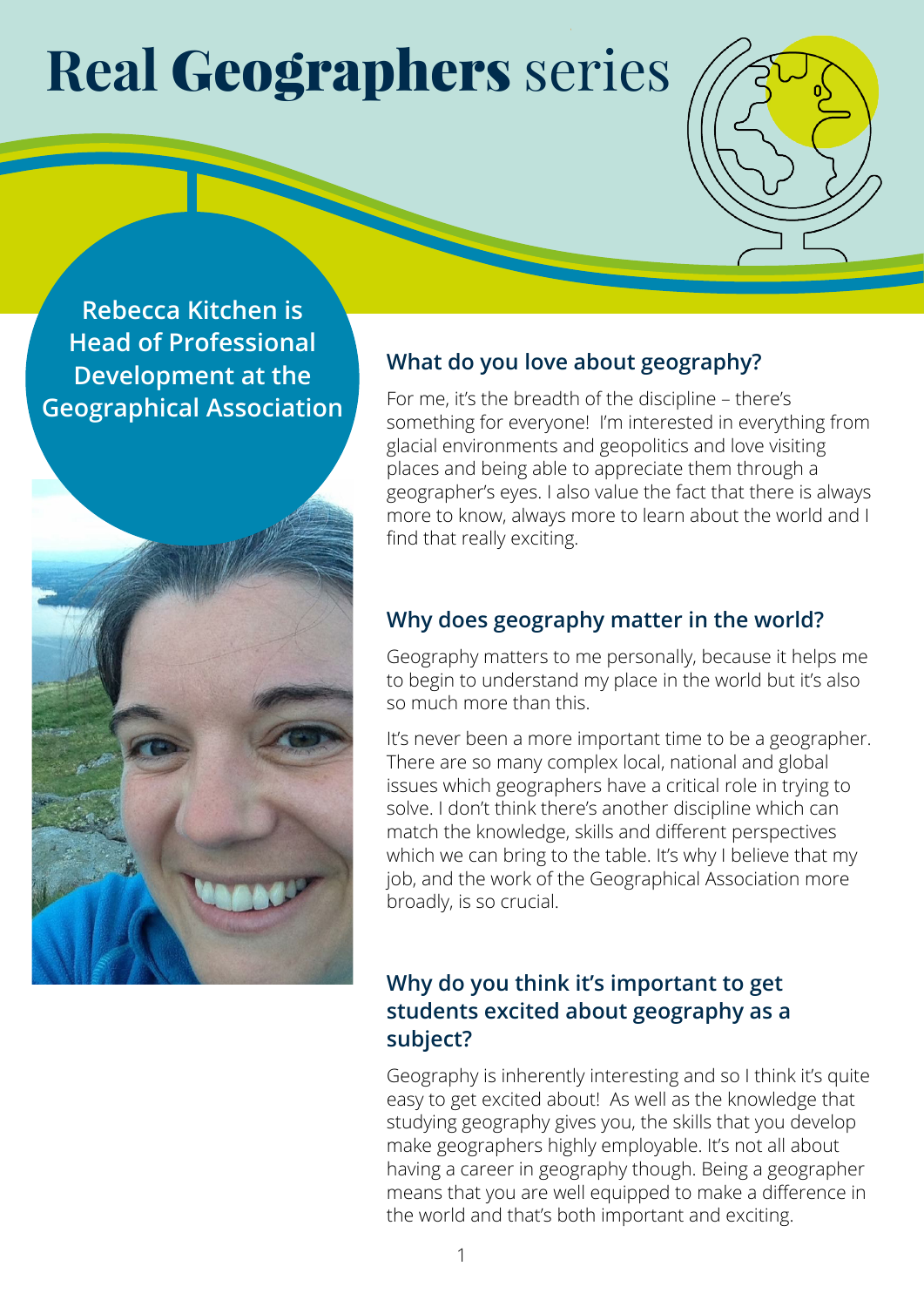



#### **What are your most pressing environmental concerns and what environmental issues should we all care about?**

This is a really difficult question because there are many pressing environmental concerns and their impacts affect people in different ways.

Climate change is certainly something that we should all care about but it's such an all-encompassing, global issue that it can be difficult for us to know where to start and how to make a difference at an individual scale. That doesn't mean that we shouldn't try though, and so I think it is worth having a look at your lifestyle and seeing what small changes are possible. Whether it's using peat-free compost in the garden or recycled toilet roll, there are things that everyone can do. Not only that, but being an inquisitive geographer means that you are more informed about what the possibilities are.

#### **Where is your favourite destination in the world from the point of view of a geographer?**

I think many geographers would say Iceland but I haven't actually visited yet – something I'm planning on doing soon! So I'm going to say Madagascar (with the Lake District a close second). I travelled around Madagascar when I was in my second year of teaching with 18 students and it transformed my understanding of development and poverty, as well as being the most stunning and beautiful environment. I think it's very easy to fall into the trap of seeing places uncritically through the eyes of textbook authors or television programmes and my visit to Madagascar really did give me a different perspective of this place and its people.

Contributor: Rebecca Kitchen, image taken while travelling in Madagascar.